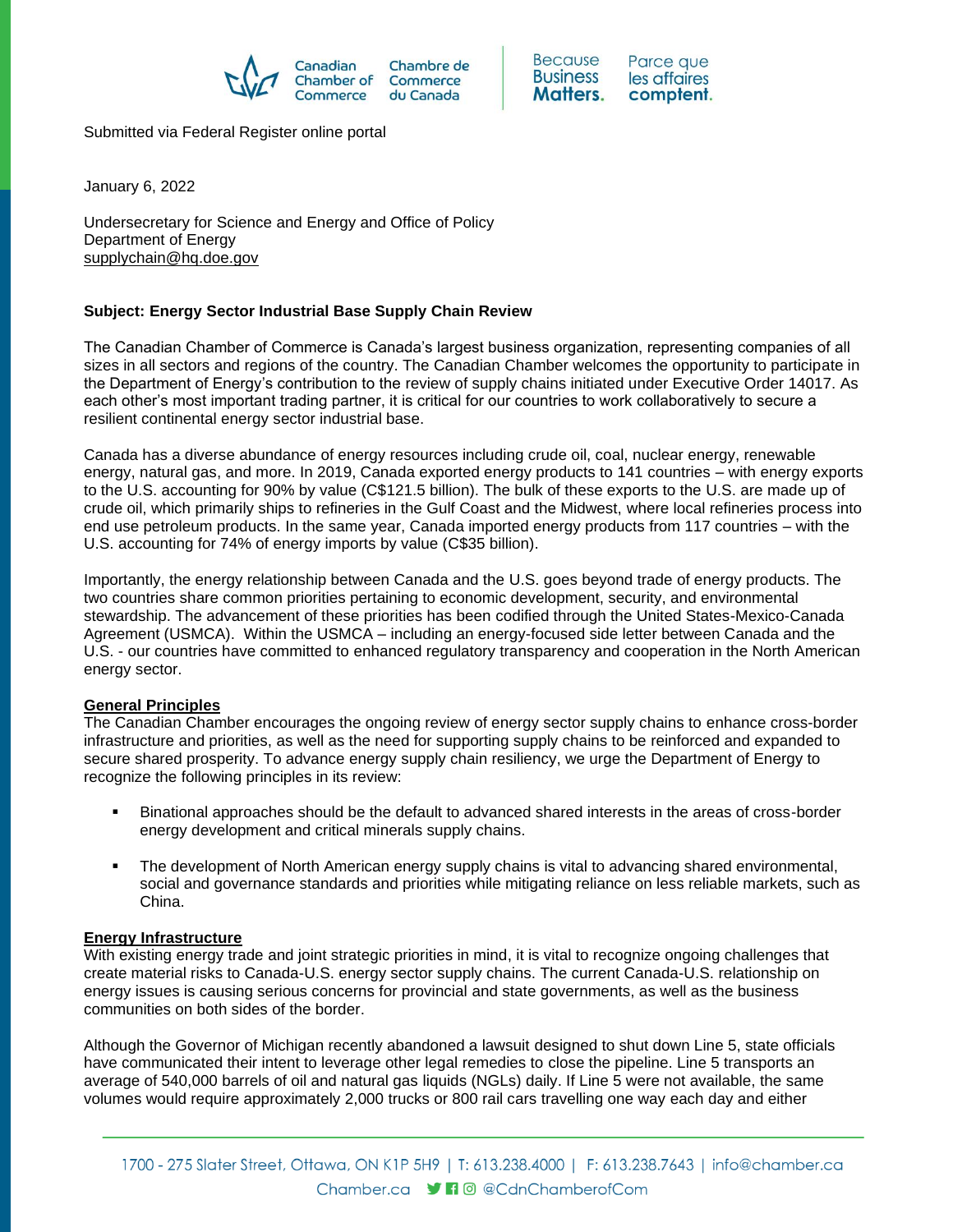transportation methods, if available, would produce higher GHG emissions than pipelines. Additionally, shutting down Line 5 would not reduce demand for energy – it would only serve to damage our economies while requiring more carbon intensive logistics to support the export of oil and gas to meet business and consumer needs.

Pipelines are safer than transporting oil and gas via rail and provide the opportunity for Indigenous partnership/ownership. Ultimately, unilateral action to restrict energy trade between Canada and the U.S. are not conducive to the development of energy sector supply chain resiliency. **It is critical for the Canadian and U.S. governments to find a negotiated solution that will enable the continued operation of Line 5.** 

### **Power Grid Cooperation**

Our power grids are becoming increasingly integrated – notably in the Northeast U.S., where clean hydropower generation in Canada has provided the U.S. with a reliable, sustainably produced, and cost-effective source of energy. Similarly, hydropower generation in Washington State is readily sold to the British Columbia market. There are also recent efforts to further integrate our power grids – as seen in the Montana-Alberta Tie Line (which provides cross-border flow of energy from wind sources) and the New England Clean Energy Connect (which provides Maine with clean and inexpensive hydropower from Quebec).

As a result of accelerating electrification, our countries must continue to work together to integrate low carbon emitting technologies in our power grids. In particular, the deployment of carbon capture, utilization, and storage (CCUS) as well as hydrogen technologies have been identified as central to advancing net zero goals. Moreover, both technologies will be essential to creating a just energy transition for the oil and gas sector. **Accordingly, Canada and the U.S. should collaborate on the deployment of CCUS and hydrogen technology.** 

There are also opportunities in the field of nuclear energy. In 2019, the Canadian Nuclear Safety Commission and the United States Nuclear Regulatory Commission signed a Memorandum of Cooperation related to Advanced Reactor and Small Modular Reactor (SMR) Technologies. As the nascent SMR industry develops, it is critical for the two governments to proactively develop standards around technology usage, building on the framework created by the Memorandum of Cooperation. Using this technology is critical to reaching shared climate targets. **Canada and the U.S. should take a proactive approach in developing mutually agreed upon regulations around the usage of SMR to ensure companies' products are designed with similar purposes in mind (e.g., zoning and planning usage). This should be taken up through the Regulatory Cooperation Council.**

## **Critical Minerals**

The Canada-U.S. Joint Action Plan on Critical Minerals Collaboration recognizes the need and associated opportunities for further cross-border collaboration to advance energy supply chain resiliency. Within the Joint Action Plan, our countries have committed to working together to reduce critical mineral reliance on other countries, such as China, for the energy sector – as well as other priority areas (e.g., aerospace, communications, defense). To that end, Canada should be seen as a reliable partner in supplying critical minerals vital to North American development of clean technologies and energy supply chain resiliency – inclusive of providing minerals required to develop solar photovoltaic systems, wind energy, energy storage solutions, smart grids, hydropower, nuclear energy, hydrogen, semiconductors, magnets, catalysts, CCUS technologies, and other digital components vital for cybersecurity. In many of these areas, the U.S. currently sources required critical minerals (as well as finished products) from China, which presents risks to our shared economic, security, and environmental priorities. **Canada and the U.S. should accelerate collaboration under this mechanism and explore the use of government procurement and tax and regulatory measures to support the extraction of these products.** 

#### **Offset Markets**

Alongside emissions reductions, offsets will play a key role in reaching climate target ambitions. Presently, Quebec and California enjoy the benefits of a cap-and-trade agreement that has played a significant role in driving green investment and providing heavy emitting industries in both jurisdictions with cost effective offsets. **It would be beneficial to seek a common framework allowing carbon offsets to be freely exchanged. Additionally, the two governments should establish a robust and accessible global offset market that ensures a common protocol on what constitutes an offset opportunity in North America.**